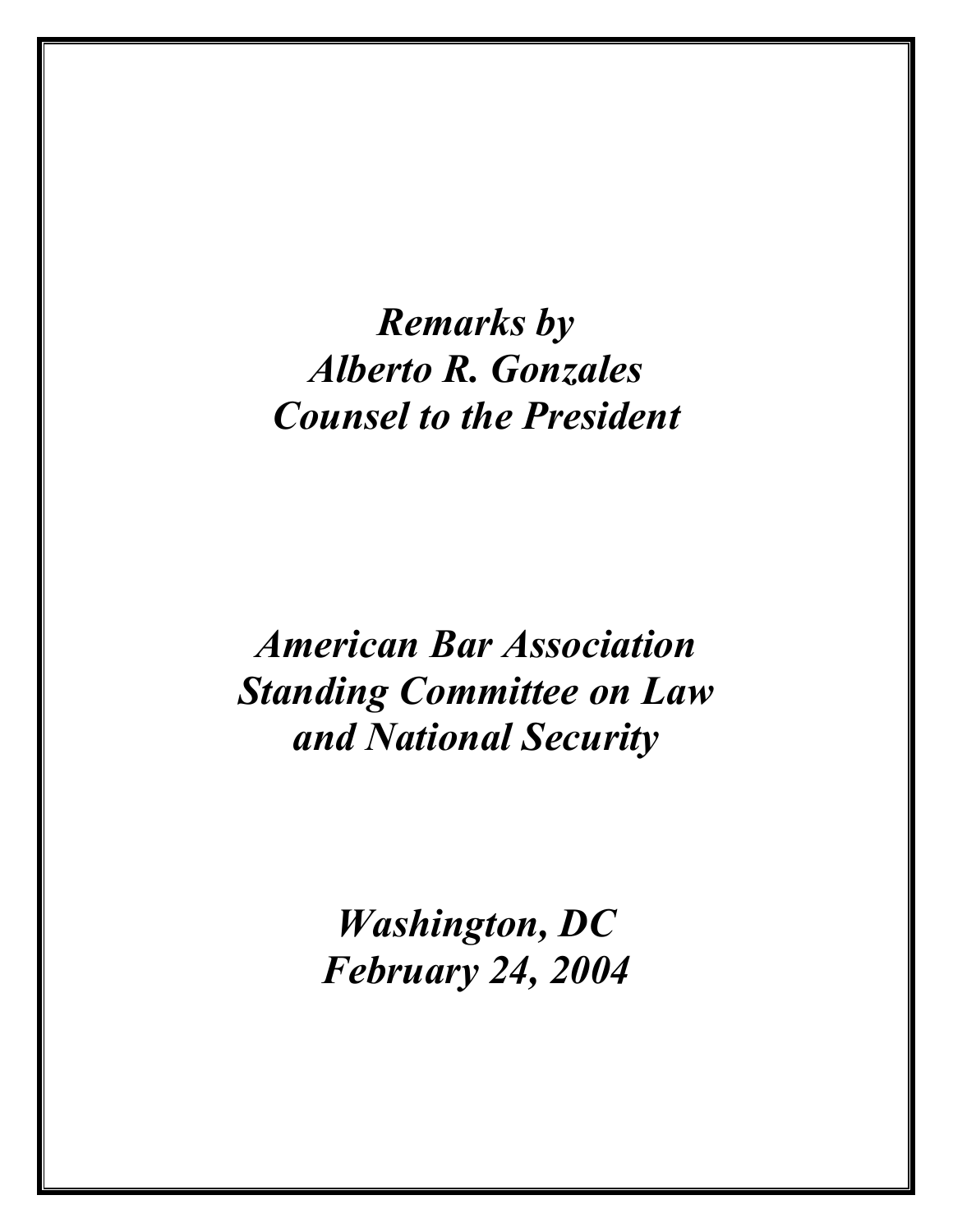In 1862, President Abraham Lincoln composed a letter to Eliza P. Gurney in which the President considered how God could allow the horrors of the Civil War to occur. In his correspondence, our  $16<sup>th</sup>$  President wrote:

We must believe He permits it [this war] for some purpose of his own, mysterious and unknown to us; and though with our limited understanding we may not be able to comprehend it, yet we cannot but believe, that he who made the world still governs it.

Lincoln's faith would not permit him to doubt that the specter of American sons killing American sons was providential. Many Americans surely had similar thoughts about God's plan as we watched American Airlines Flight 11, and then United Airlines Flight 175, slam into the Twin Towers of the World Trade Center on the morning of September  $11<sup>th</sup>$ . On that day, America was subjected to a brutal and treacherous attack by an enemy that had declared war on our society.

Whether consciously or not, we all realized on September  $11<sup>th</sup>$  that some things would never be the same. We all realized that the country now faced an unprecedented threat that, in ways yet to be known, would alter the way we live our lives and would alter the way the government goes about protecting American lives. Over time, some of the ways September 11<sup>th</sup> has changed our lives have become routine – such as the longer security screenings we all now build into plans when we are going to the airport. In part because these changes have become routine, and particularly because there have been, thankfully, no subsequent attacks on American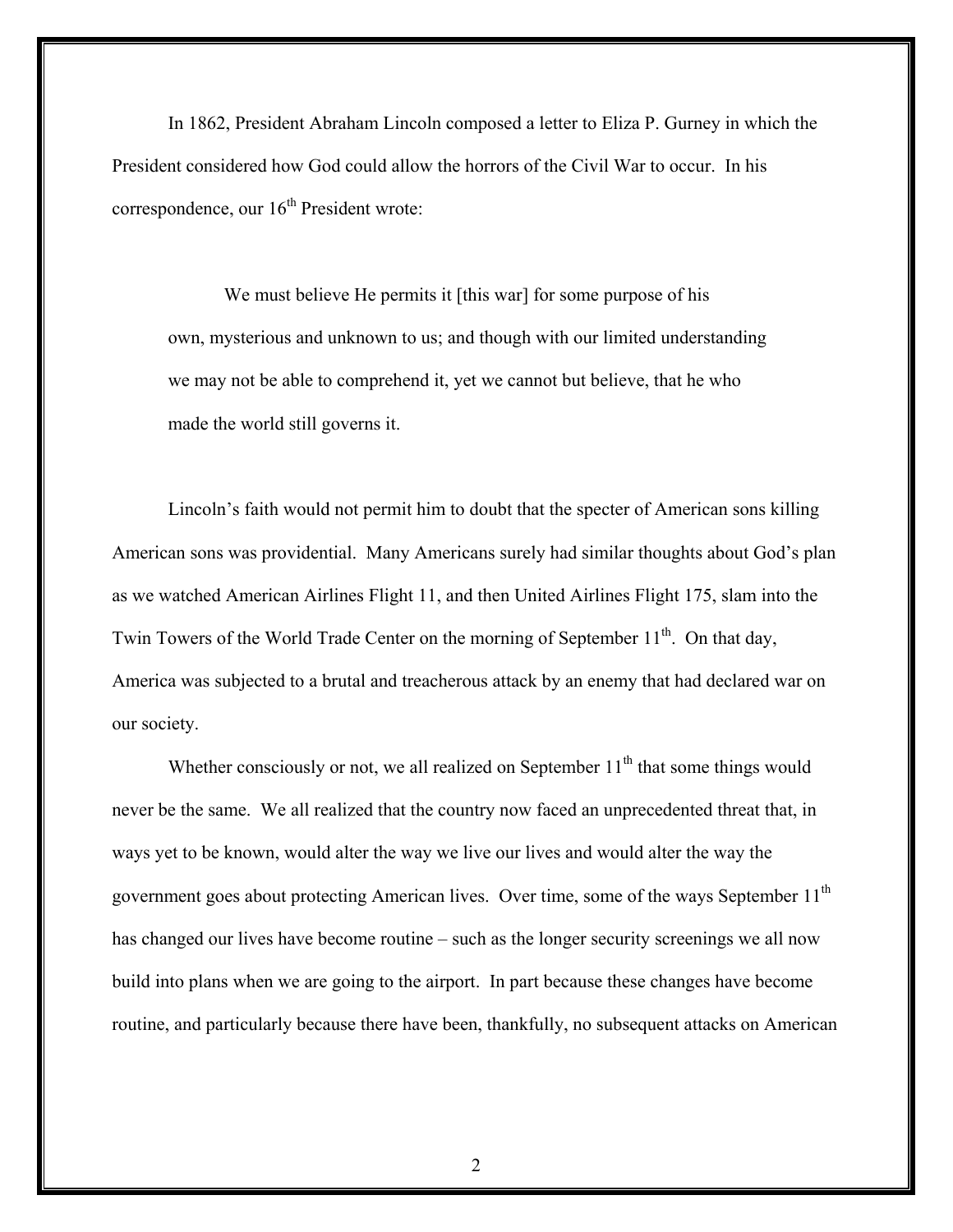soil, some may be tempted to become complacent, and may no longer be concerned about future acts of terrorism.

But we should make no mistake about it: Despite our successes in capturing many al Qaeda leaders, in destroying their base of operations in Afghanistan, and in preventing domestic attacks, the threat posed by al Qaeda is still very real. Al Qaeda is a fluid, adaptable, and resourceful enemy that continues actively to plan attacks both against American interests and our allies abroad and against targets within the United States. As you all know from the period of the heightened threat level that we all experienced around the holidays, we continue to get specific intelligence about planned al Qaeda attacks. We know from their previous practices that members of al Qaeda are very patient, willing to spend years to plan, train for, and then execute an attack. It would be foolish for anyone now to declare that, given two-plus years free from attacks within the U.S., the domestic phase of the conflict with al Qaeda is somehow "over." I can assure you that no one in the Government is complacent about the threat posed by al Qaeda.

In response to this ongoing threat, President Bush, like other Presidents during times of war, has taken strong, sometimes difficult, action to protect American lives and preserve the long-term survival of this country.

A few people – probably some in this audience – are uncomfortable with the balance struck by this Administration between protecting our country and preserving our freedoms. They are uneasy with the idea of applying the law of war to the enemy combatants waging war against this country, including enemy combatants who are American citizens. Citing the necessity of protecting our reputation in the international community, our critics insist that these combatants should receive the benefit of the rules and procedures of our criminal justice system, those tried and true methods that we use to deal with criminals such as car thieves and drug dealers. They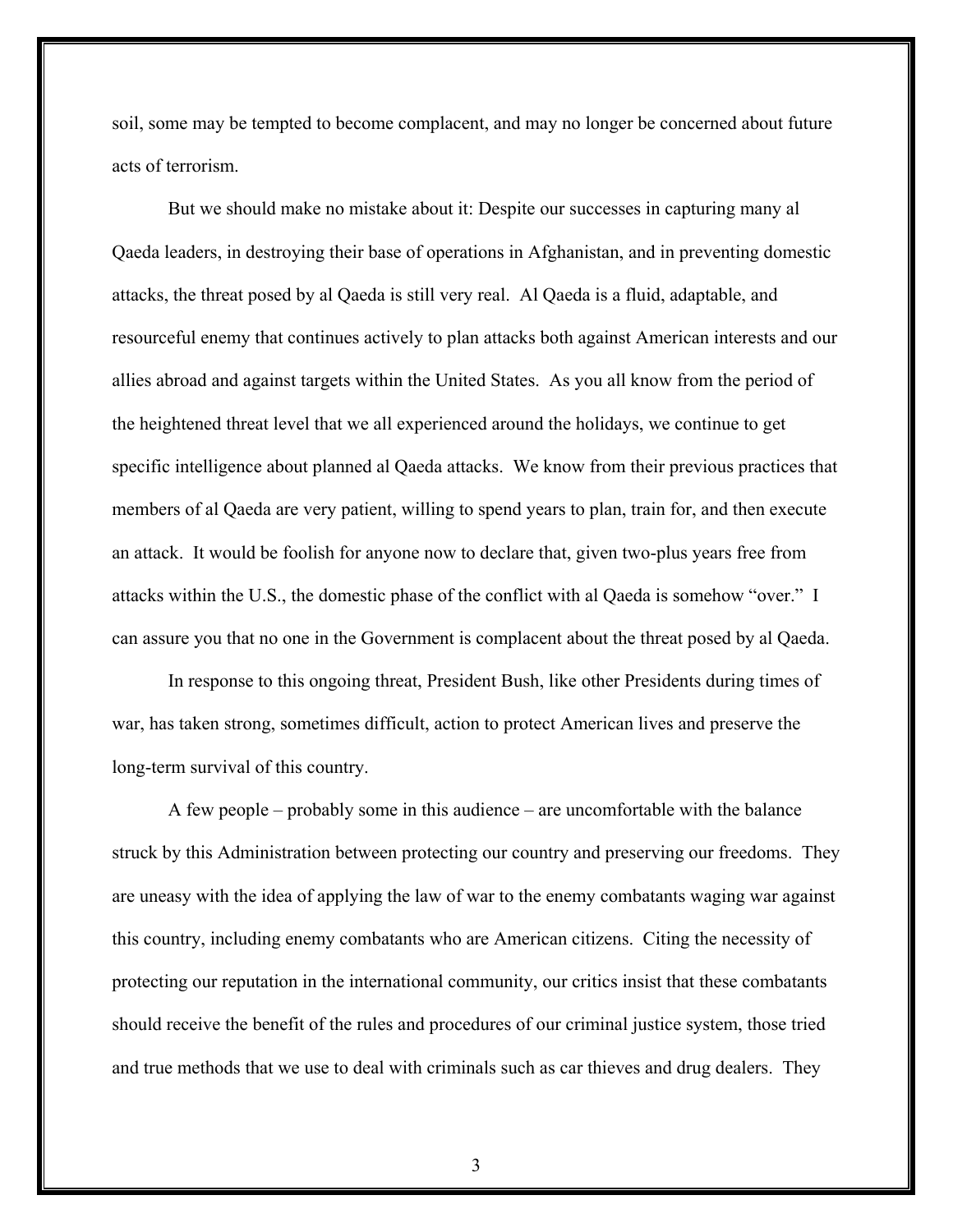demand that our judges – even though untrained in executing war plans – have a substantive role in the war decisions of the Commander-in-Chief.

In spite of the massive and horrific loss of life on September  $11<sup>th</sup>$ , the skeptics assert it is obvious that America is not at war, much less engaged in warfare on American soil. In their view, it is obvious that every American citizen – even a citizen who, as a member of a terrorist group, wages war against our sons and daughters – is entitled to be] dealt with solely according to the rules and presumptions of the criminal justice system, including the right to counsel, the right to remain silent, and the general right to judicial supervision of their detention. It is obvious, they say, that foreign fighters, captured overseas and detained by our military outside the United States, have a right to challenge, in our civilian courts, the scope and terms of their detention.

Respectfully, these propositions are not at all obvious as a matter of law; to the contrary, they lack any valid foundation in domestic or international law. The Administration's detractors fundamentally misunderstand the nature of the threat this country is facing. America confronts a lethal but unfamiliar enemy, sometimes hidden here in our neighborhoods, waiting to hurt innocent people. Our enemies are not constrained by civilian authority or by any government. Nor are they inhibited by ordinary human concerns for their own safety or lives. Some are fanatics who believe their greatest power can lie precisely in their disregard for human life and their willingness to resort to indiscriminate violence, as we witness nearly every day in bombings and shootings around the world.They do not love liberty, they do not respect law, they do not cherish life.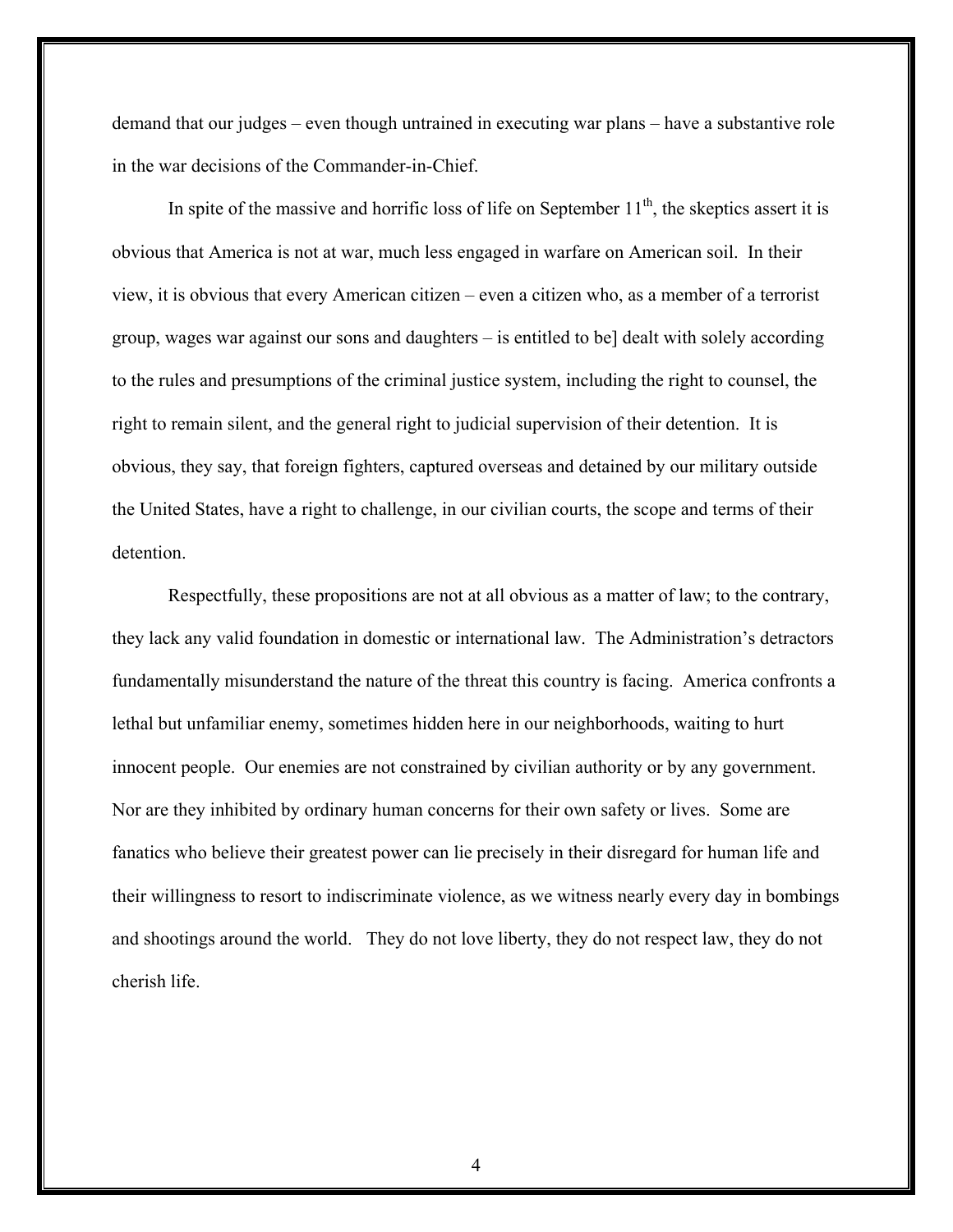Certain propositions are, in my view, clear. First, the brutal attacks of September  $11<sup>th</sup>$  – which killed nearly three thousand people from more than ninety countries – were not only crimes but acts of war. Since at least that day, the United States has been at war with al Qaeda. While al Qaeda may not be the traditional armed force of a single nation state, al Qaeda is clearly a foreign enemy force. It has central direction, training, and financing and has members in dozens of countries around the world who are committed to taking up arms against us. It has political goals in mind. Al Qaeda has attacked not only one of our largest cities, killing thousands of civilians, but also has attacked our embassies, our warships, and our government buildings. While different in some respects from traditional conflicts with nation states, our conflict with al Qaeda is clearly a war.

As a practical matter, this state of war is not in dispute – not by the United Nations Security Council, which passed a resolution in response to the September  $11<sup>th</sup>$  attacks recognizing the right of states to act in self-defense; not by members of NATO, or the Rio or ANZUS treaties, all of which unanimously invoked their treaty clauses regarding collective defense from armed attack; and not by the United States Congress, which acted to support the President's use of all necessary and appropriate military force against al Qaeda.

Second, the President is determined to win this war and has directed that all instruments of national power be directed at this new type of enemy. Because the threat is not only against our military abroad, but also against civilians here, the Department of Justice and the Department of Homeland Security share responsibility with the Department of Defense for the successful prosecution of this war. To suggest that an al Qaeda member must be tried in a civilian court because he happens to be an American citizen – or to suggest that hundreds of individuals captured in battle in Afghanistan should be extradited, given lawyers, and tried in civilian courts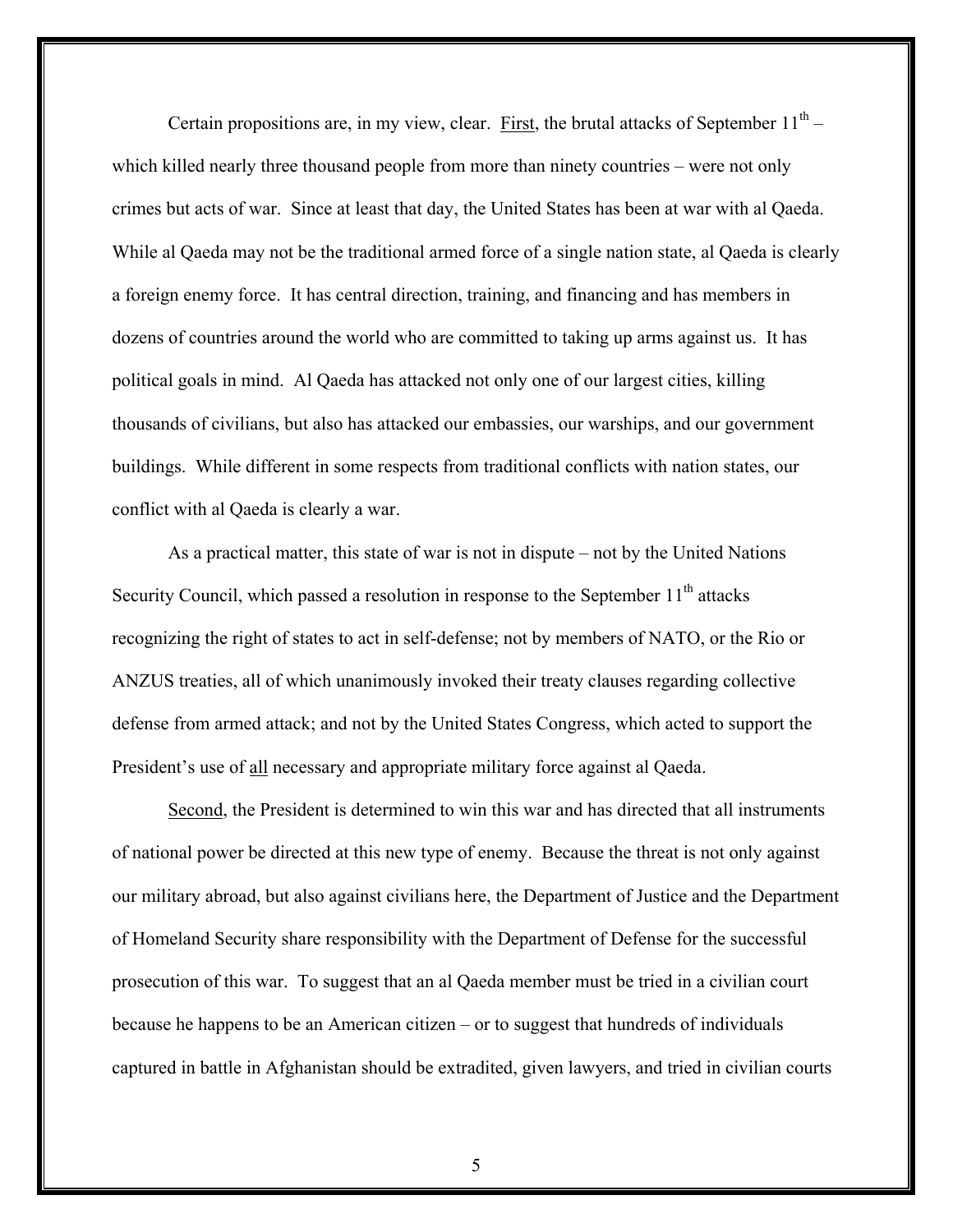– is to apply the wrong legal paradigm. The law applicable in this context is the law of war – those conventions and customs that govern armed conflicts.

Under these rules, captured enemy combatants, whether soldiers or saboteurs, may be detained for the duration of hostilities. They need not be "guilty" of anything; they are detained simply by virtue of their status as enemy combatants in war. This detention is not an act of punishment but one of security and military necessity. It serves the important purpose of preventing enemy combatants from continuing their attacks. Thus, the terminology that many in the press use to describe the situation of these combatants is routinely filled with misplaced concepts. To state repeatedly that detainees are being "held without charge" mistakenly assumes that charges are somehow necessary or appropriate. But nothing in the law of war has ever required a country to charge enemy combatants with crimes, provide them access to counsel, or allow them to challenge their detention in court – and states in prior wars have generally not done so.

It is understandable, perhaps, that some people, especially lawyers, should want to afford the many due process protections that we have grown accustomed to in our criminal justice system to the individuals captured in our conflict with al Qaeda. It has been many years, fortunately, since the United States has been in a conflict that spans the globe, where enemy combatants have been captured attempting to attack our homeland. But the fact that we have not had occasion to apply the well-established laws of war does not mean that they should be discarded. The United States must use every tool and weapon – including the advantages presented by the laws of war – to win the war against al Qaeda.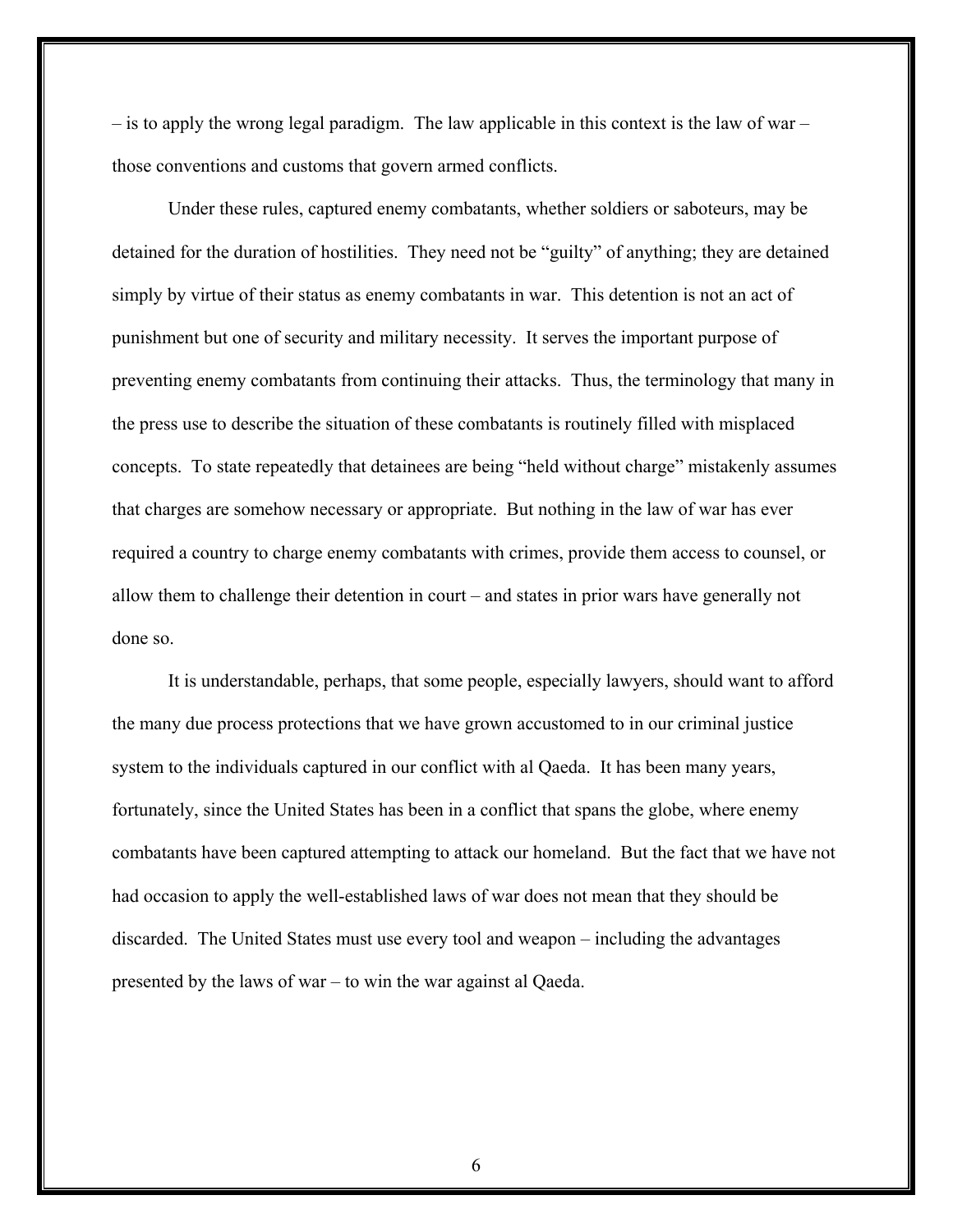Within this framework, today I would like to discuss what some may consider the most controversial of the President's actions, namely the detention of American citizens as enemy combatants, wherever those persons may have been seized, and more specifically the determination that a person – particularly an American citizen – captured in the United States is an enemy combatant. As you know, we have detained two American citizens as enemy combatants.

The first, Yaser Hamdi, is a Saudi national who was a part of a Taliban military unit that surrendered to Northern Alliance forces in a battle near Konduz, Afghanistan in late 2001. He was armed with an AK-47 assault rifle when he surrendered. He has admitted that he went to Afghanistan to train with and fight for the Taliban. Following his capture, a U.S. military screening team confirmed that Hamdi indeed met the criteria for enemy combatants over whom the U.S. forces were taking control. Afterwards, military authorities learned of records indicating that Hamdi, although a Saudi national, had been born in Louisiana. He was transferred to a naval brig in the United States where he remains detained.

The second, Jose Padilla, also an American citizen, was among those who sought to bring terror to our soil. Padilla has served time in the U.S. for murder and for a handgun charge. In 1998, following his release from prison, he moved to Egypt, where he took the name Abdullah Al Muhajir. In 2001 and 2002, Al Muhajir, or Padilla, met with al Qaeda officials and senior operatives, and proposed to conduct terrorist operations within the United States – including a plan to detonate a dirty bomb – as well as the detonation of explosive devices in hotel rooms and gas stations. Padilla received training from al Qaeda operatives, and was directed by al Qaeda members to return to the United States to explore and advance plans for further attacks against the United States. Multiple intelligence sources separately confirmed Padilla's involvement in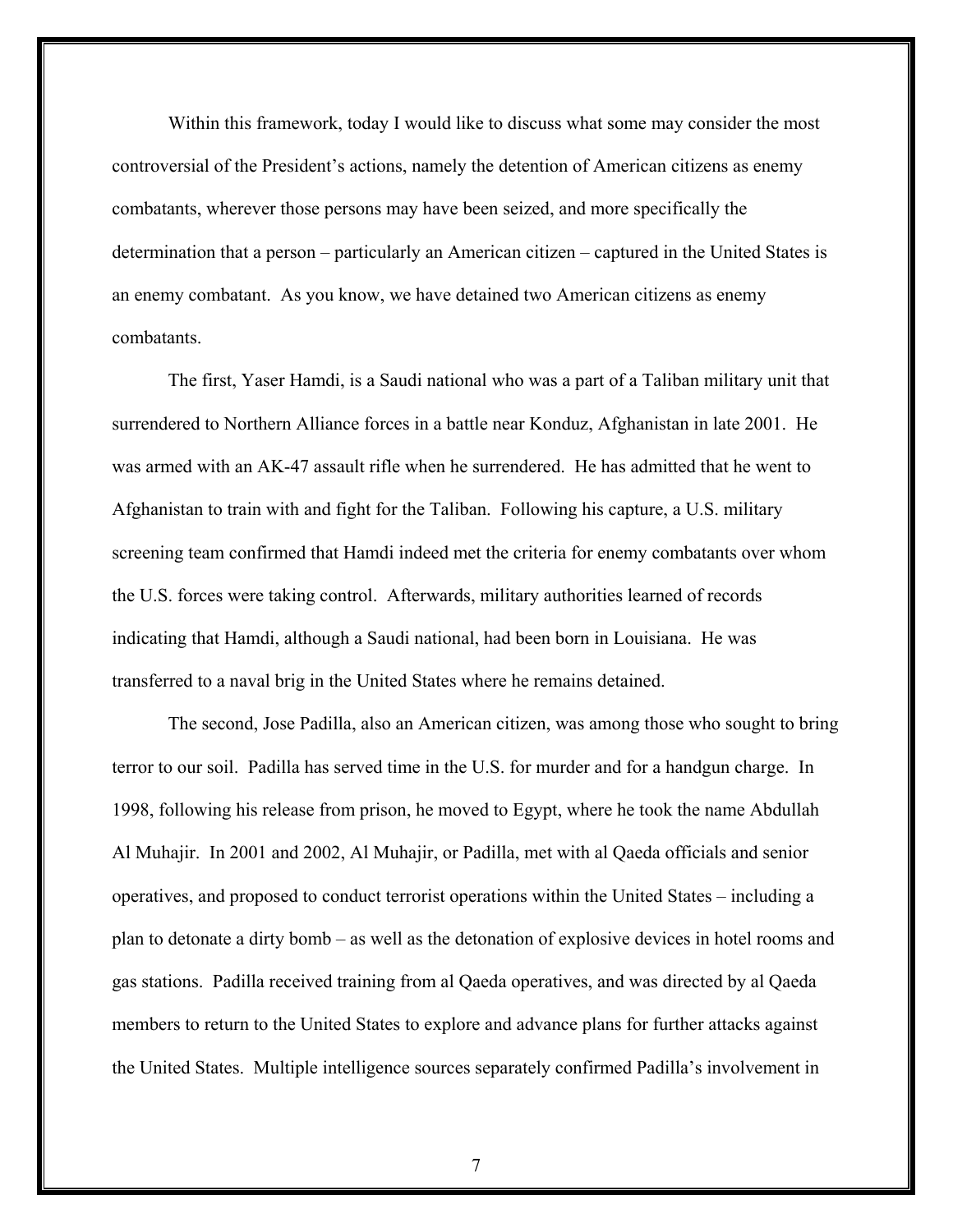planning terrorist attacks by al Qaeda against United States citizens and interests. Like Hamdi, Padilla has been detained in a naval brig in the United States.

The President's legal authority to detain American citizens as enemy combatants is, in my view, clear. The practice of capturing and detaining those engaged in hostilities is as old as war itself, and is ingrained in this Nation's military history. The detention of enemy combatants serves two vital objectives in the global war on terror: preventing killers from rejoining the enemy and continuing to fight, and enabling the collection of intelligence about the enemy. The Supreme Court's 1942 decision in *Ex parte Quirin* acknowledged that the President's war powers include the authority to capture and detain enemy combatants at least for the duration of a conflict, an authority that was well-settled by the time of that decision. More to the point with respect to Hamdi and Padilla, the Supreme Court has made clear that this power extends to enemy combatants who are United States citizens. As the Court observed in *Quirin,* in which one of the detained Nazi saboteurs was a United States citizen: "citizenship in the United States of an enemy belligerent does not relieve him from the consequences of a belligerency which is unlawful."

The course of action that we have taken with respect to Mr. Hamdi and Mr. Padilla – and the arguments that we have made in defending those actions in the courts – draw upon these well-established precedents. The Executive's determination that an individual is an enemy combatant is a quintessentially military judgment – indeed, deciding who is the enemy is in many senses the fundamental, threshold decision that the Commander-in-Chief makes, the decision from which all other military decisions flow. Accordingly, the traditional deference owed by courts to military judgments is at its broadest with respect to the President's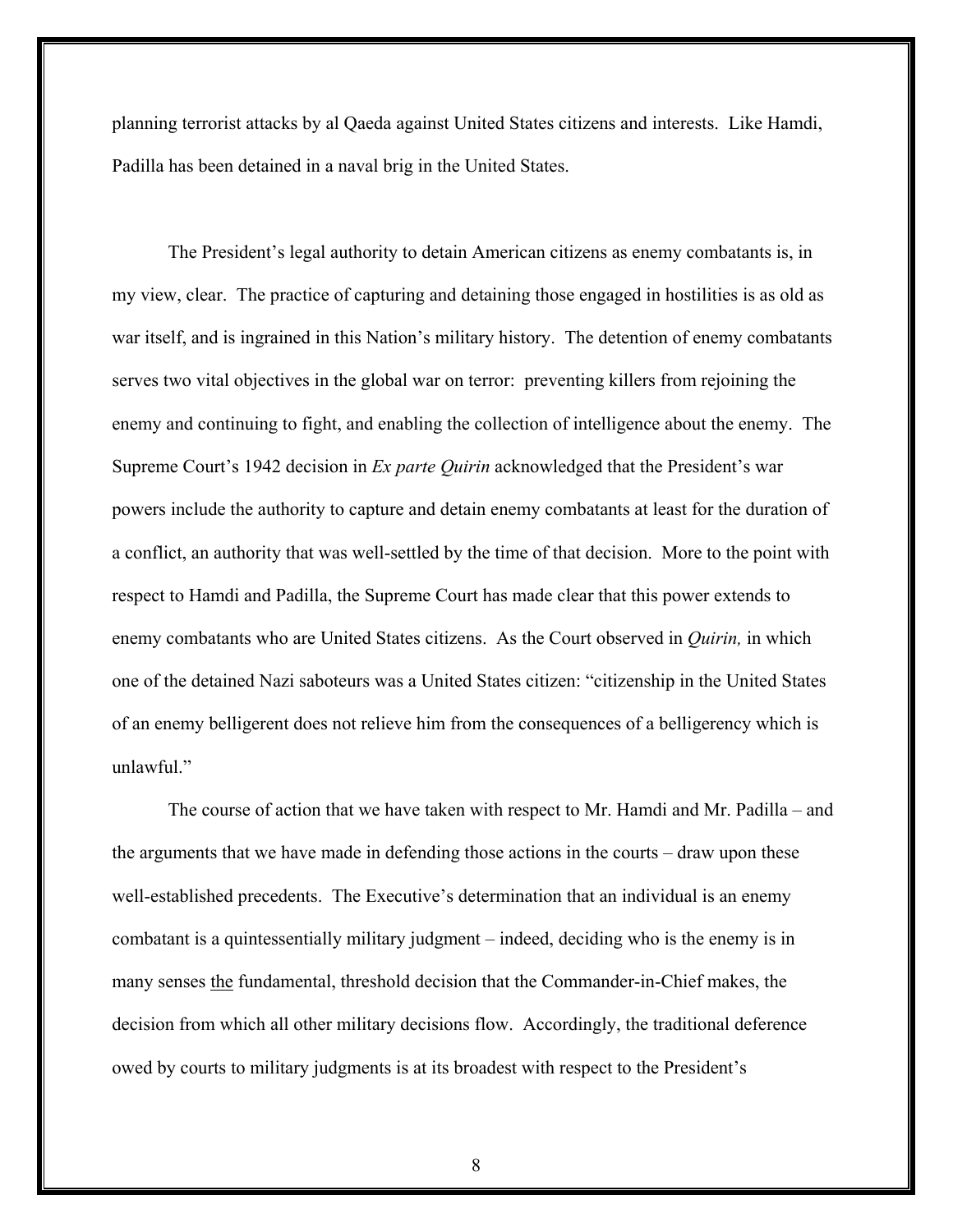determination that an individual is an enemy combatant. While courts may review (by habeas corpus) the Executive's determination that an American citizen (whether captured abroad or on U.S. soil) is an enemy combatant, that review must be deferential. Specifically, in view of the great deference owed to the President's enemy combatant determinations and the serious separation-of-powers concerns that would attend any searching judicial inquiry into the factual underpinnings of the President's judgment, a factual review of the President's determination can extend no further than ensuring that it has evidentiary support. That framework focuses exclusively on the factual support presented by the Executive and entails confirming the existence of some evidence supporting its determination that the individual is an enemy combatant.

The Government's record in the courts on the scope of the President's authority, as you probably know, has been mixed. The Fourth Circuit in *Hamdi* agreed that the President may detain enemy combatants, including American citizens, and further agreed that judicial review should be highly deferential. The Court reasoned that the designation of Hamdi as an enemy combatant bears the closest imaginable connection to the President's constitutional responsibility during the actual conduct of hostilities, and that while judicial review does not disappear during wartime, the review of battlefield capture in overseas conflicts is a highly deferential one.

Applying this deference to the facts of the case, the Fourth Circuit concluded that – despite his status as an American citizen currently detained on American soil – Hamdi is not entitled to challenge the facts presented by the United States. The Court held that where as here, a petitioner has been designated as an enemy combatant and it is undisputed that he was captured in a zone of active combat operations abroad, further judicial inquiry is unwarranted when the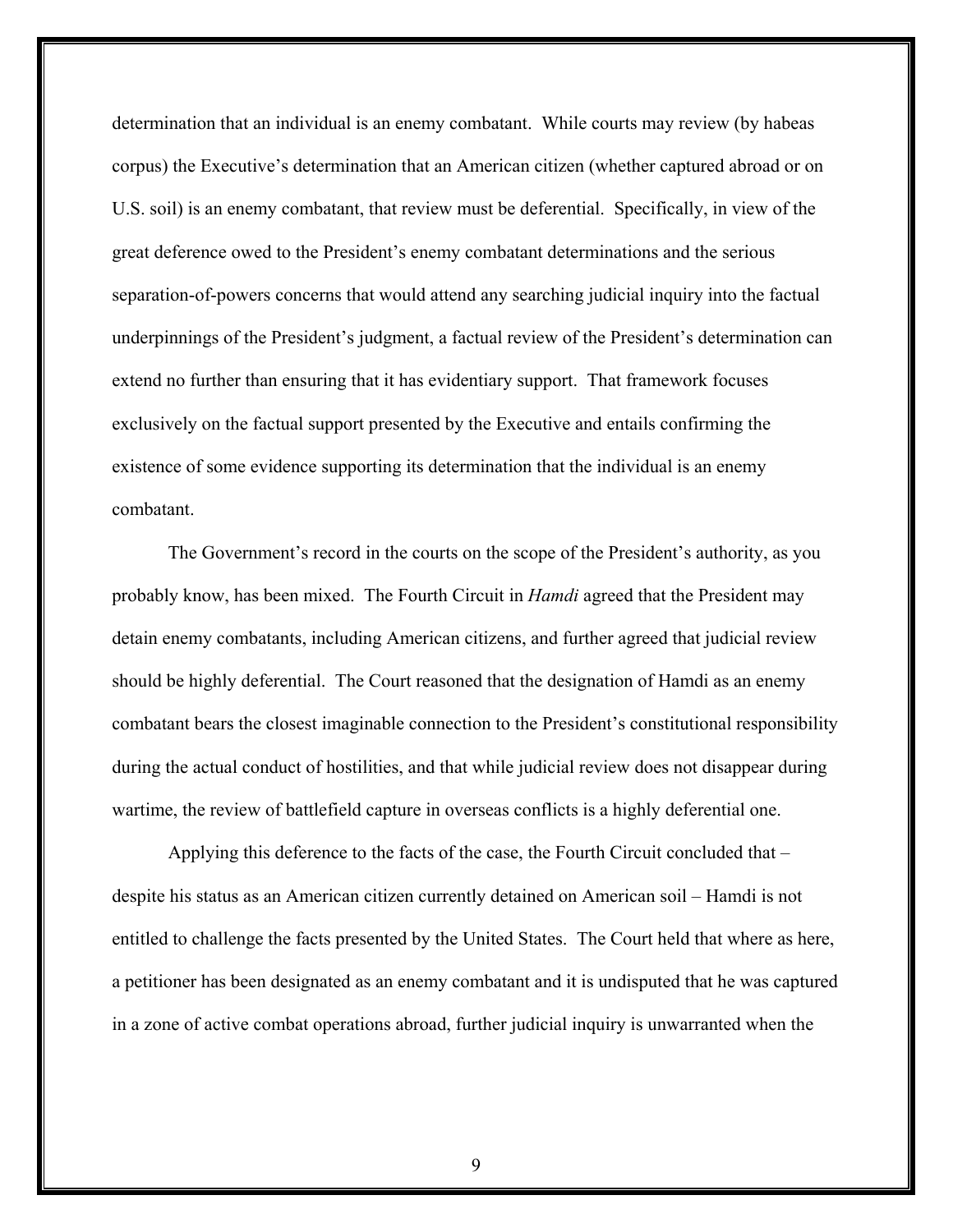government has responded to the petition by setting forth factual assertions which would establish a legally valid basis for the petitioner's detention.

The Second Circuit reached a different conclusion with respect to Jose Padilla. There, a divided panel held that the President does not have inherent authority under the Constitution to detain as an enemy combatant an American citizen seized within this country away from a zone of combat. The Court also held that the President could detain an American citizen only with the express authorization of Congress, and that the Congressional resolution to use force against members of al Qaeda did not give such authorization.

You will not be surprised to learn that we found the Fourth Circuit decision to be brilliant, and the panel's reasoning incisive and unimpeachable. We found the decision by the Second Circuit panel on the other hand, to be less brilliant, less supportable by the facts, and contrary to legal precedent.

I am constrained by my time this morning from elaborating further on our legal arguments in both cases. In any event, they are a matter of public record and have been fully set out in our briefs. The Supreme Court will hear arguments in both the *Padilla* and *Hamdi* cases this spring. We are hopeful that the Court will agree with the government's position in each case.

What I would like to turn to is something that has not been made a matter of public record. Until today, the Government has been reticent about discussing in any detail the decision-making steps that may result in an American citizen being designated as an enemy combatant or how an American detainee held in the United States may be provided access to counsel.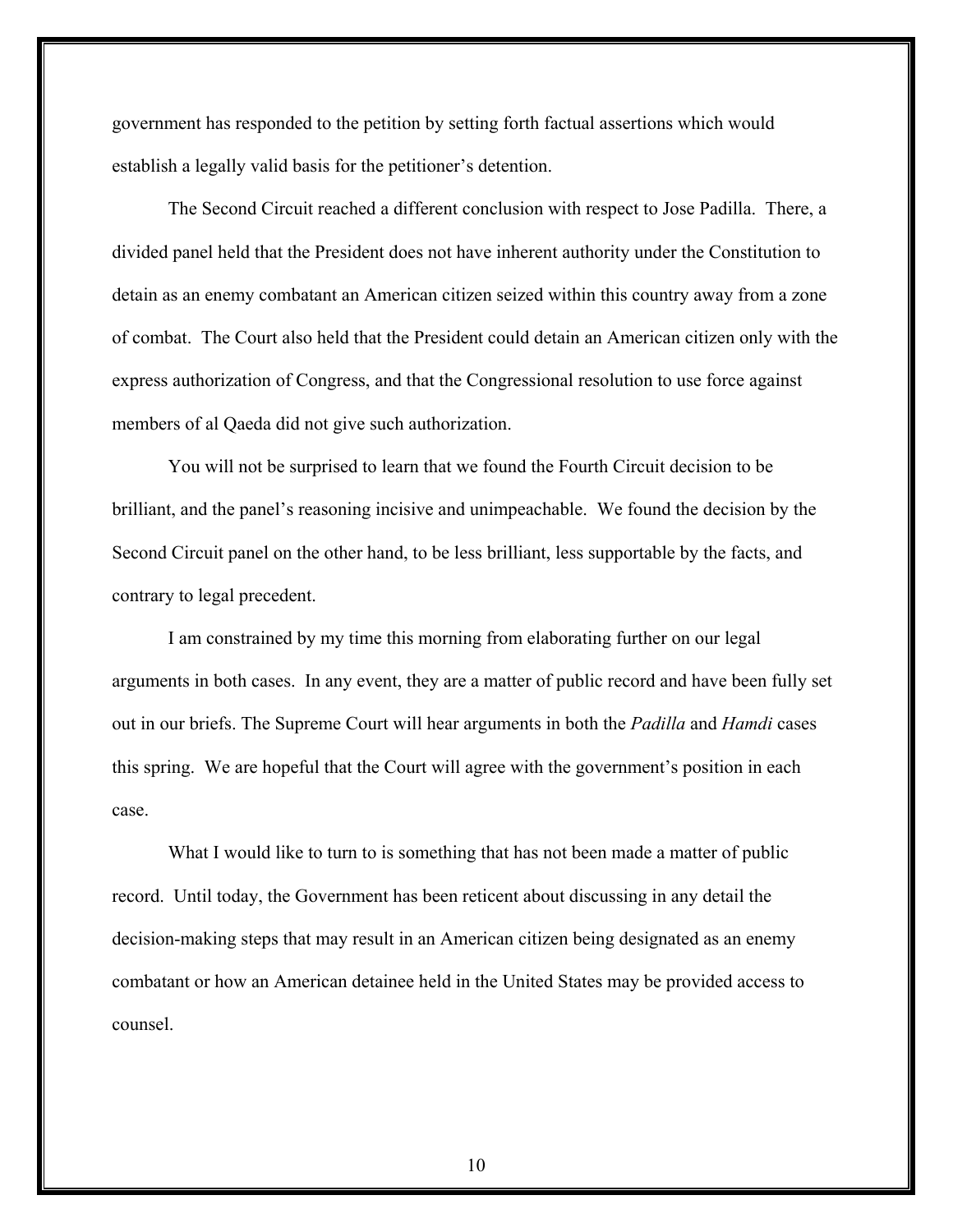As a result, while we have set forth our legal authorities clearly in legal briefs, in the debate over the fairness and prudence of the Government's actions in the war on terror, the voice of the Government has remained essentially unheard. Our silence has been largely for reasons of national security. The deliberations that underpin any decision that a person already within the United States is, in reality, an enemy combatant, invariably include extraordinarily sensitive intelligence information that we are loathe to reveal for fear that it may jeopardize the future capture of enemy combatants and future prevention of terrorist attacks. We realize that our relative silence on this issue has come at a cost. Many people have characterized – *mis*characterized, in our view – our actions in the war on terrorism as inconsistent with the rule of law. Indeed, because of our silence, many critics have assumed the worst. They have assumed that there is little or no analysis – legal or otherwise – behind the decision to detain a particular person as enemy combatant. To them, the decision making process is a black box that raises the specter of arbitrary action.

While some of these criticisms are understandable, they are wrong. With two years of experience, we now believe that our concerns for national security can be accommodated with a greater public disclosure of the steps we have taken behind the public actions you already know about. And so today, we will begin to take a more active role in the debate about the fairness of our acts of detention of U.S. citizen enemy combatants. This discussion builds on Secretary Rumsfeld's speech eleven days ago in Miami, where he revealed the review mechanisms that had long been in place with respect to detentions of non-U.S. citizen enemy combatants being held at Guantanamo Bay, Cuba. Today I am going to explain the decision-making that led to our enemy combatant determinations with respect to U.S. citizens.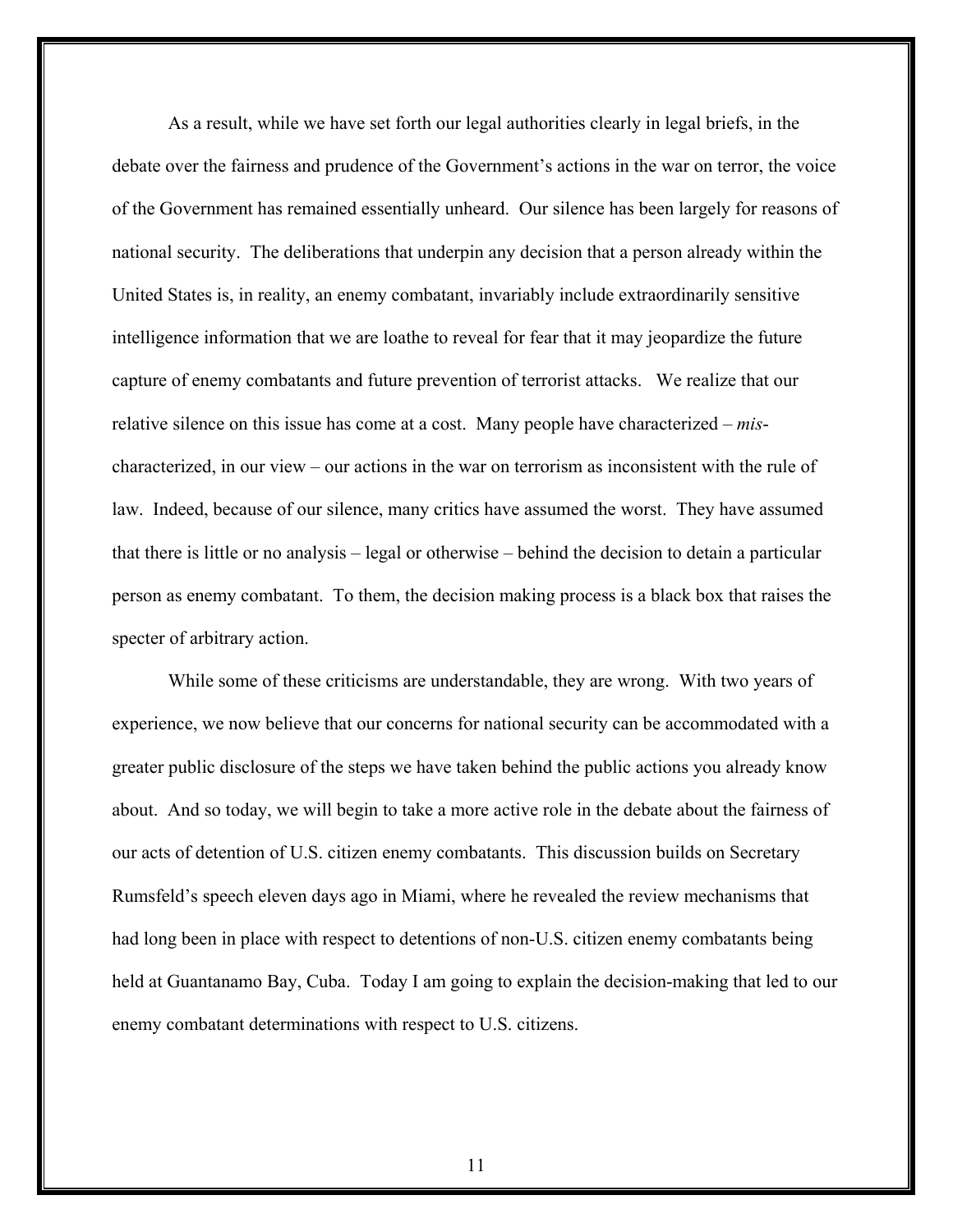Yaser Hamdi, in my view, presents a relatively easy case. Hamdi was seized in a combat zone in Afghanistan. He was armed with an AK-47 when his Taliban unit surrendered to Northern Alliance forces. The Northern Alliance subsequently made him available for an interview by U.S. military personnel. A U.S. military screening team confirmed that Hamdi met the criteria for enemy combatants over whom the United States was taking control, and Hamdi was transferred to U.S. control. In such a situation in a foreign zone of combat, that determination was quite properly made by military personnel on the ground. These facts and other details relating to the circumstances of Hamdi's case were memorialized in a declaration, the so-called Mobbs declaration, which was made available for review by the courts in connection with Hamdi's habeas petition.

As for enemy combatants who are American citizens and are captured here in the U.S., as a matter of prudence and policy the decision-making steps we have employed have been far more elaborate. They have included a thoughtful, deliberate and thorough analysis of the relevant facts and law at many levels of the Executive branch. In the one case in which the President has exercised his authority as Commander-in-Chief to detain a U.S. citizen in the United States as an enemy combatant, we have employed a thorough – indeed, painstaking – mechanism to ensure multiple layers of scrutiny before even proposing any action to the President.

What follows is a general description of the mechanism that was employed before the President exercised this presidential power. I should caution, however, that there is no rigid process for making such determinations – and certainly no particular mechanism required by law. Rather, these are the steps that we have taken in our discretion to ensure a thoroughly vetted and reasoned exercise of presidential power.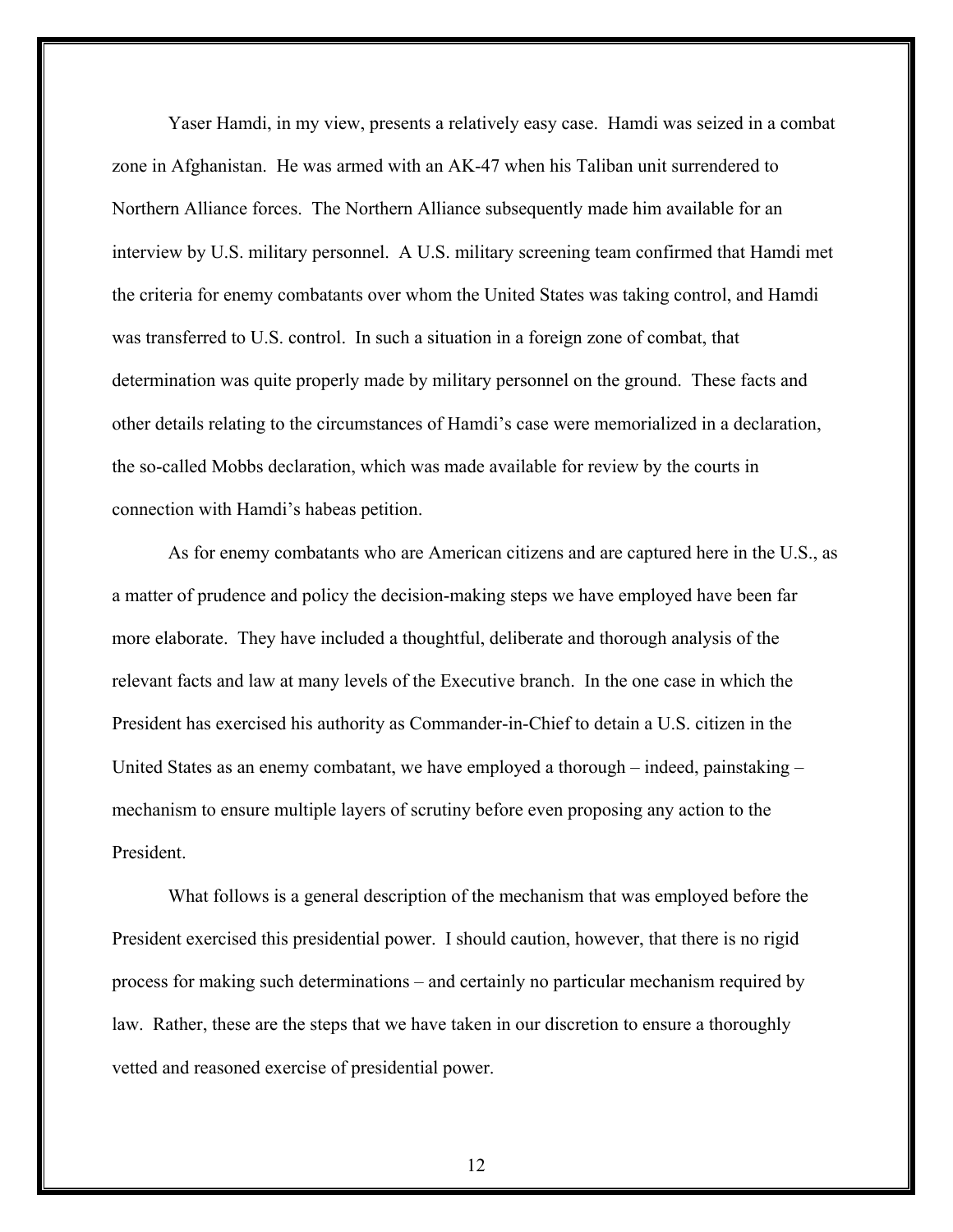In any case where it appears that a U.S. citizen captured within the United States may be an al Qaeda operative and thus may qualify as an enemy combatant, information on the individual is developed and numerous options are considered by the various relevant agencies (the Department of Defense, CIA and DOJ), including the potential for a criminal prosecution, detention as a material witness, and detention as an enemy combatant. Options often are narrowed by the type of information available, and the best course of action in a given case may be influenced by numerous factors including the assessment of the individual's threat potential and value as a possible intelligence source. This explains why persons captured in the U.S. may be processed differently depending on the totality of the circumstances the particular case presents.

For example, we could have abundant information indicating that the individual has committed a crime – such as material support for terrorism – but the information may come solely from an extremely sensitive and valuable intelligence source. To use that information in a criminal prosecution would mean compromising that intelligence source and potentially putting more American lives at risk. Those are the sort of considerations that have to be weighed in deciding how we proceed against a particular individual in any given case.

When it appears that criminal prosecution and detention as a material witness are, on balance, less-than-ideal options as long-term solutions to the situation, we may initiate some type of informal process to present to the appropriate decision makers the question whether an individual might qualify for designation as an enemy combatant. But even this work is not actually commenced unless the Office of Legal Counsel at the Department of Justice has tentatively advised, based on oral briefings, that the individual meets the legal standard for enemy combatant status. That standard was articulated by the Supreme Court in *Quirin*, where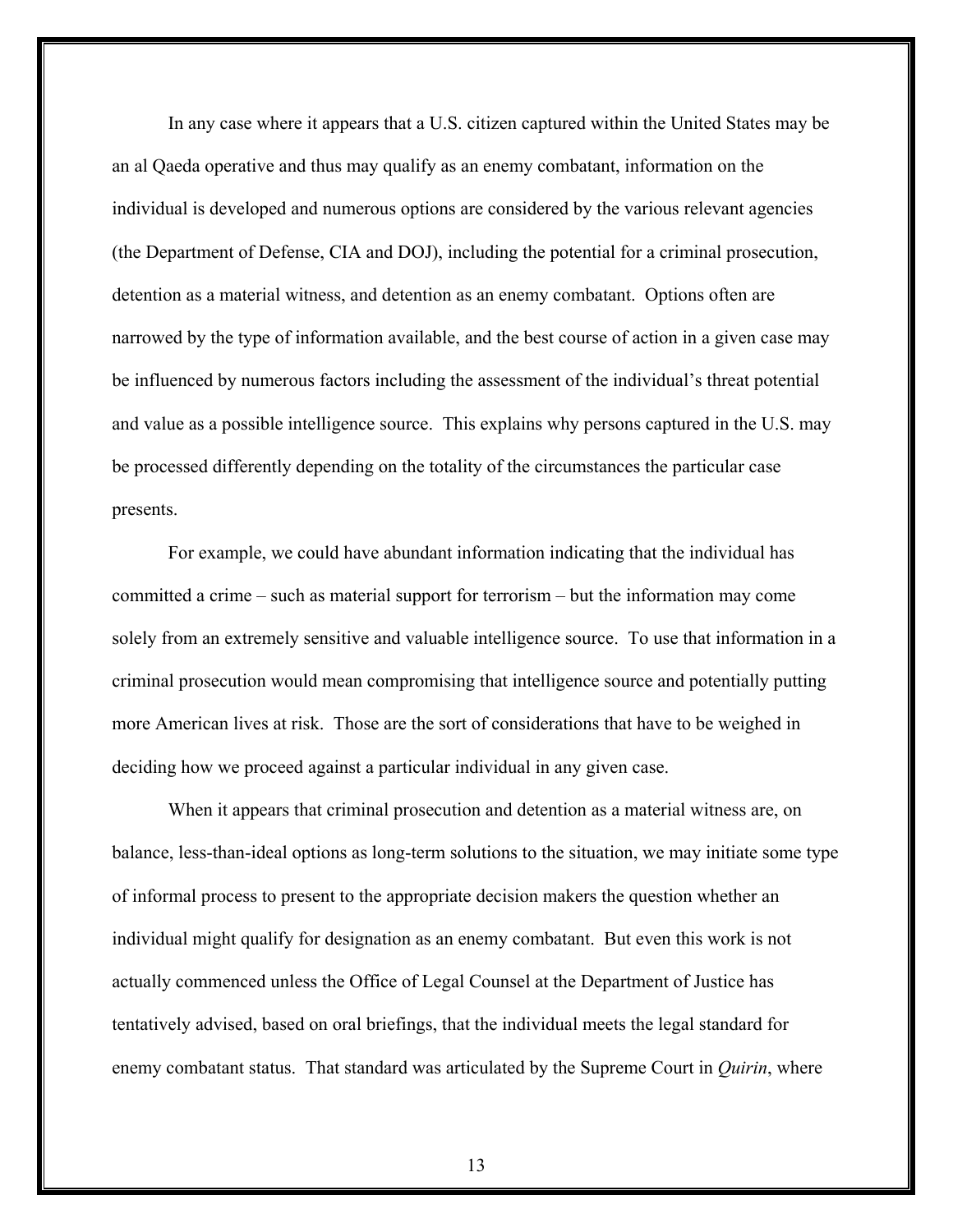the Court made clear that, at a minimum, "citizens who associate themselves with the military arm of the enemy government, and with its aid, guidance, and direction enter this country bent on hostile acts are enemy belligerents within the meaning of . . . the law of war," and thus may be detained. The important factor, therefore, is that the person has become a member or associated himself with hostile enemy forces, thereby attaining the status of enemy combatant.

It is worth noting, I think, that on more than one occasion OLC has advised that the facts relating to a certain individual did not support an enemy combatant determination, or were so close to the line as to present a very doubtful case. In those cases the United States did not proceed further in the process of determining whether to designate the persons as enemy combatants, but rather pursued different, legally available options for addressing the threat. In a very real sense, the Executive branch in these cases declined to take a particular action against suspected terrorists because it concluded that the action was not clearly legally supportable.

Once initial assessments indicate that an enemy combatant designation may be the best legally available way to deal with a particular U.S. citizen, we have proceeded to take the following steps to assist the President in making a final decision.

First, the Director of Central Intelligence makes a written assessment of all available CIA intelligence information concerning the individual and transmits a recommendation and request to DoD recommending that the person be taken into custody as an enemy combatant.

The Secretary of Defense then makes his own independent evaluation, based upon the information provided by the CIA and other intelligence information developed within DoD. That evaluation is embodied in a written assessment concerning enemy combatant status.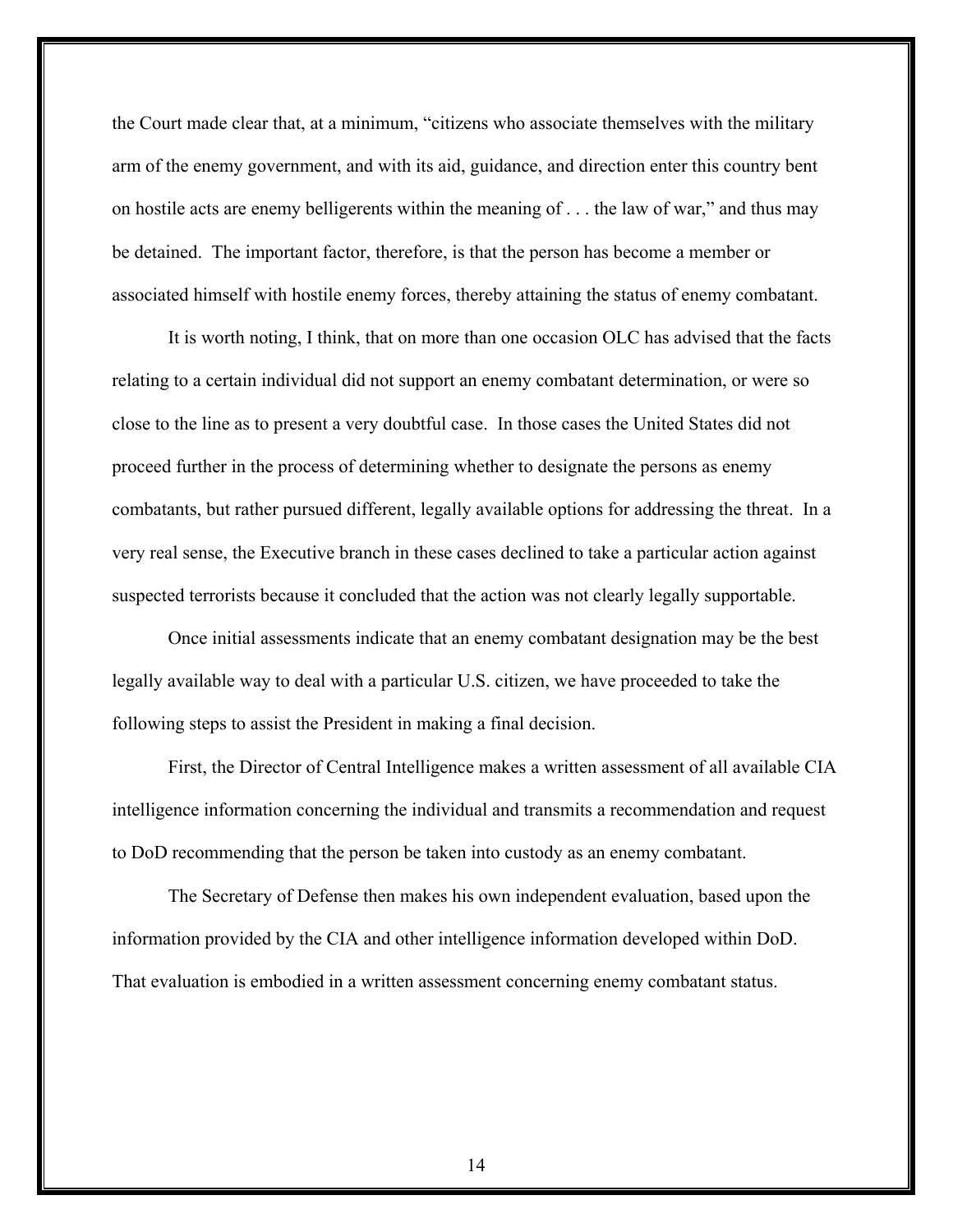The Secretary's assessment is provided to the Attorney General with a request for the Attorney General's opinion concerning: (1) whether the assessment comports with applicable law; (2) whether the individual may lawfully be taken into custody by the Department of Defense; and (3) whether the Attorney General recommends as a matter of policy that that course be pursued. This ensures that DOJ can formally provide input on the law-enforcement equities related to the individual. DoD's request to the Attorney General includes the intelligence information from both the CIA and DoD.

In addition to the materials forwarded by DoD, the Attorney General relies on two documents in responding to DoD's request: the first is a memorandum from the Criminal Division setting out all the information available to it from the FBI and other sources concerning the individual; and the second is a formal legal opinion from OLC analyzing whether the individual meets the legal standard to be held as an enemy combatant – the *Quirin* standard I just discussed.

Following his review, the Attorney General forwards a letter with his legal advice and recommendations back to DoD, along with the Criminal Division fact memo and the OLC opinion.

The Secretary of Defense then transmits a package of information to the President, recommending that the President designate the individual as an enemy combatant. The package of information recommending the enemy combatant designation includes six items: (i) the written assessment and recommendation of the CIA; (ii) the recommendation and preliminary assessment by the Secretary of Defense; (iii) the DoD intelligence information; (iv) the Attorney General's letter to DoD, including his legal opinion and recommendation; (v) the Criminal Division's fact memo; and (vi) the OLC opinion.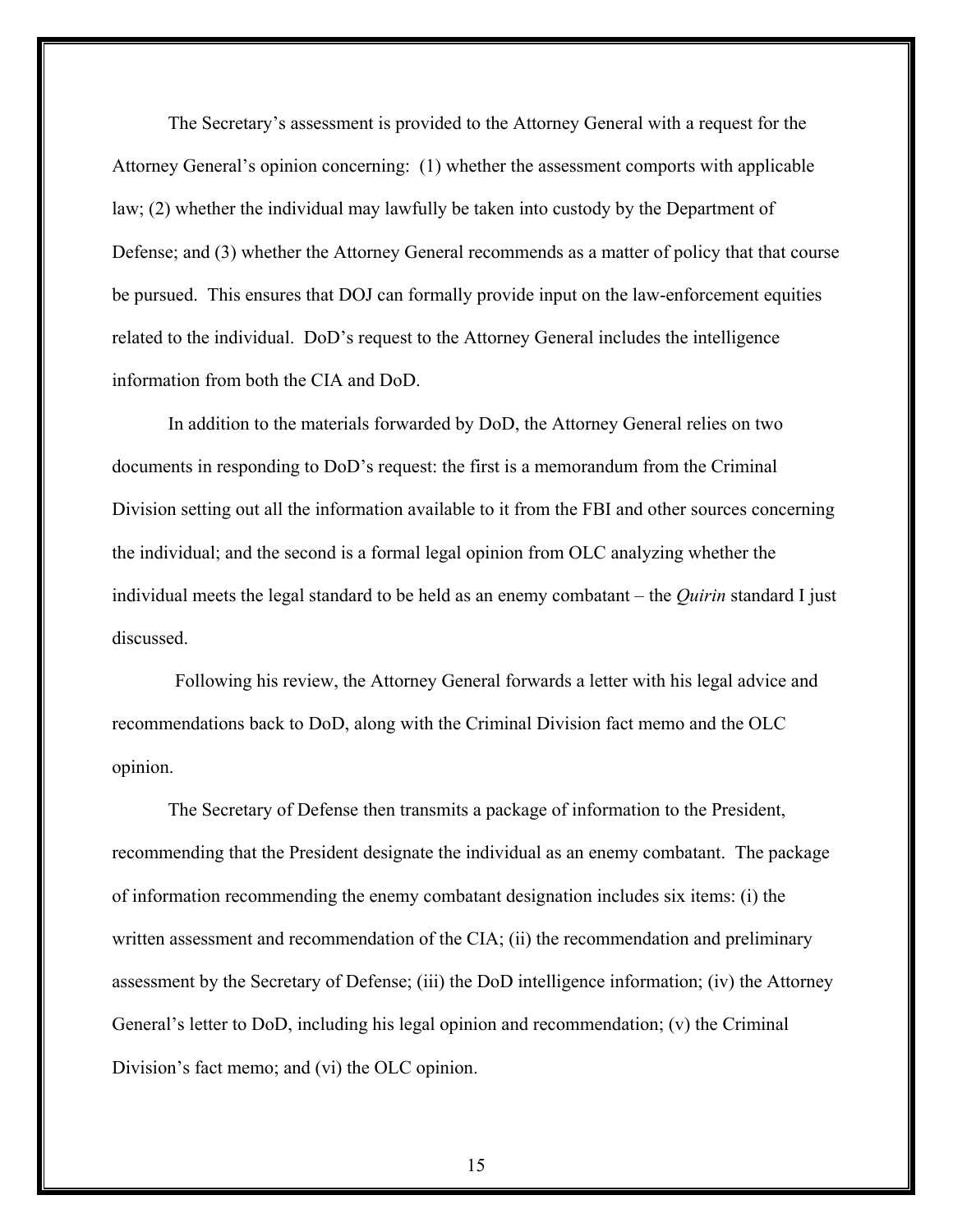Lawyers at the White House review the DoD package and recommendation, and the Counsel to the President forwards it to the President along with his written recommendation to the President.

Finally, the President reviews the DoD package and is briefed by his Counsel. If the President concludes that the person is an enemy combatant, the President signs an order to that effect directing the Secretary of Defense to take him into his control. In the case of Padilla, the President concluded that Padilla "is, and at the time he entered the United States in May 2002 was, an enemy combatant." The President also determined that he "possesses intelligence, including intelligence about personnel and activities of al Qaeda that, if communicated to the U.S., would aid U.S. efforts to prevent attacks by al Qaeda."

As you can see executive branch decision making is not haphazard, but elaborate and careful. And although these specific steps are not required by law, we have followed them in our discretion, in order to make sure that – in this context as in all others – the President's Commander-in-Chief authority is exercised in a reasoned and deliberate manner.

In part because of the reluctance that I spoke about earlier to articulate our position and procedures, there appears to be some confusion about whether the Government is willing to permit American enemy combatants access to our courts to challenge their detention. The reality, of course, is that they do have such access: the detentions of Hamdi and Padilla have been challenged in the courts and indeed are slated for review by the Supreme Court this Spring. And, of course, from the outset, those challenges on Hamdi's and Padilla's behalf have been pursued by qualified counsel.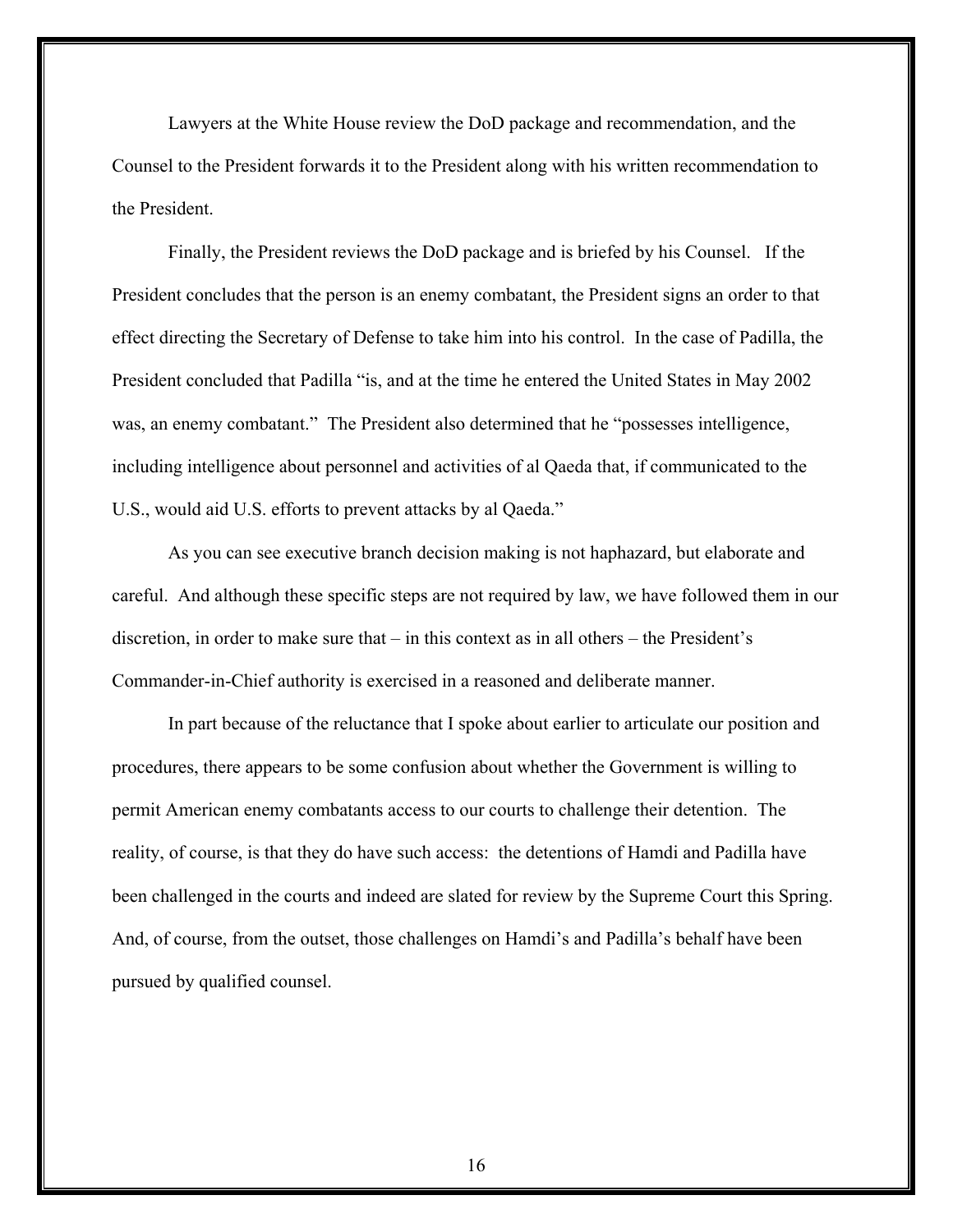But can there be meaningful access to our courts and a meaningful right to file a habeas challenge without direct access to counsel? To the average American, this may appear to be a legitimate question. But those who question the government's position on access to counsel operate under a fundamental misunderstanding of the legal nature of the detention of virtually all of these terrorists.

It is the position of this Administration that, in the case of citizens who take up arms against America, any interest those individuals might have in obtaining the assistance of counsel for the purpose of preparing a habeas petition must give way to the national security needs of this country to gather intelligence from captured enemy combatants. Although the right to counsel is a fundamental part of our criminal justice system, it is undeniably foreign to the law of war. Imagine the burden on our ability to wage war if those trying to kill our soldiers and civilians were given the opportunity to "lawyer up" when they are captured. Respectfully, those who urge the extension of the right to counsel to these combatants, for the purpose of filing a habeas petition, confuse the context of war with that of the criminal justice system.

When we are at war, debriefing of enemy combatants is a vital source of intelligence. But the stream of intelligence would quickly dry up if the enemy combatant were allowed contact with outsiders during the course of an ongoing debriefing. The result would be the failure to uncover information that could prevent attacks on our military and on American citizens. This is an intolerable cost, and we do not believe it is one required by the Constitution. For these reasons, we have urged that interrogations of captured enemy combatants should be allowed to proceed, as they historically have, uninterrupted by access to counsel.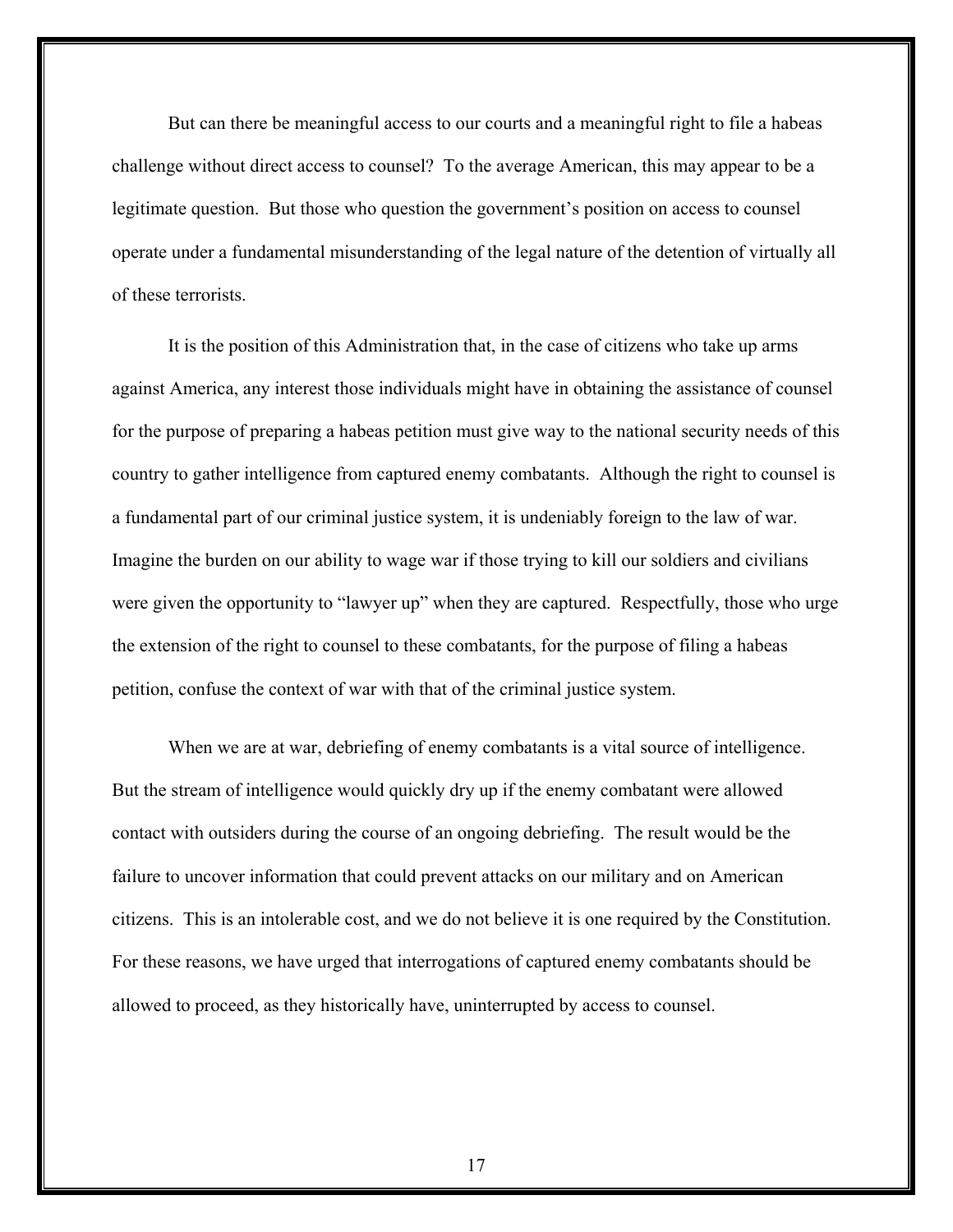We have also recognized, however, that in every case we need not maintain the most restrictive conditions on detention that the law of war permits. Constraints imposed on a particular U.S. citizen held as an enemy combatant should be and are constantly re-evaluated as a matter of policy, to make sure that the terms and conditions of confinement are necessary to meet the needs of national security.

The Department of Defense employs a deliberate and thorough procedure, as a matter of policy, when making this decision about access to counsel. The stated policy of the Department – which it detailed publicly last December – is to permit any enemy combatant who is a United States citizen and who is being detained by DoD in the United States access to counsel: (1) after DoD has determined that such access will not compromise the national security of the United States; and (2) after DoD has completed intelligence collection from that enemy combatant or after DoD has determined that such access will not interfere with intelligence collection from that enemy combatant.

The policy is initiated when DoD officials in charge of interrogations make an initial determination that intelligence collection is completed or that access to counsel would not interfere with intelligence collection. This determination is made after coordination with the Department of Justice, including the FBI, and the CIA. DoD officials prepare a memo for the Deputy Secretary of Defense seeking authorization for access to counsel. That draft is coordinated within DoD and with officials at the White House, DOJ, and CIA.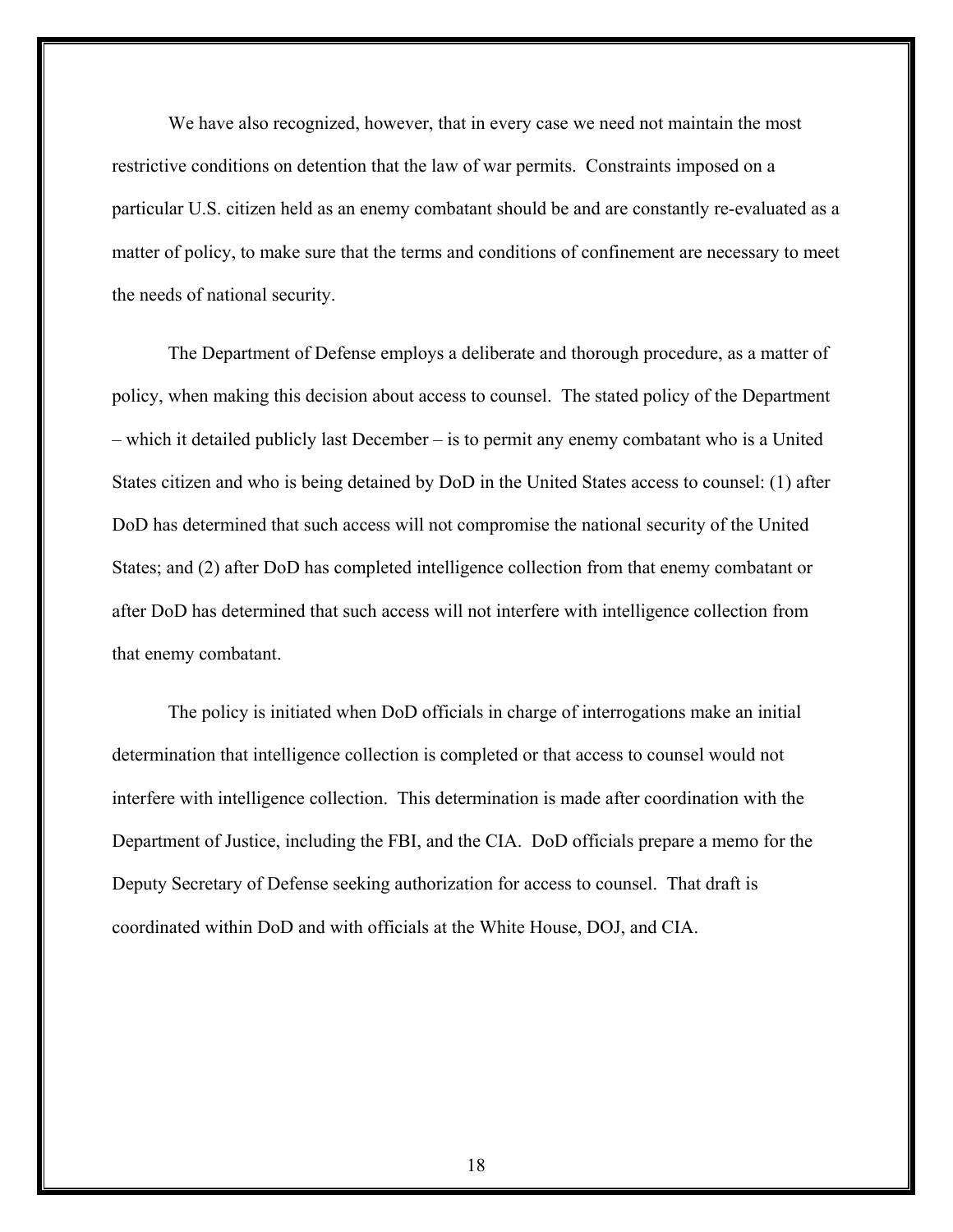Once this coordination is complete, and a consensus reached, the memo is forwarded to the Deputy Secretary of Defense for his consideration. The Deputy Secretary then makes a final decision whether the two prongs of the DoD access to counsel policy are satisfied.

As you can see, the decision to provide counsel is made after careful consideration of national security implications. These decisions are guided by thorough legal analysis at various levels of our government.

That is precisely the course we have followed both with Yaser Hamdi and Jose Padilla. When officials at DoD determined that intelligence collection from Hamdi was complete, they announced last December that he would be allowed access to a lawyer, subject to appropriate security restrictions. Hamdi has now met with his lawyer. Earlier this month DoD officials concluded that national security would not be harmed by permitting Padilla to have access to counsel, and he too will be given access to a lawyer. As these decisions show, we have an interest in restricting access to counsel to the extent necessary to advance an important intelligence-gathering interest. When that interest no longer exists, we have no further need to restrict access to counsel and will allow U.S. citizens that access to assist in their challenge to their detention in the courts by means of habeas corpus. We believe strongly that access to counsel needs to occur at an appropriate time. What we will not do is put American lives at risk and jeopardize intelligence-gathering by recognizing a non-existent right for enemy combatants to consult with lawyers.

I am pleased to have had the opportunity this morning to provide you with some more details about the decisionmaking process that we have followed in dealing with enemy combatants who are U.S. citizens. The way in which this Administration has made its decisions,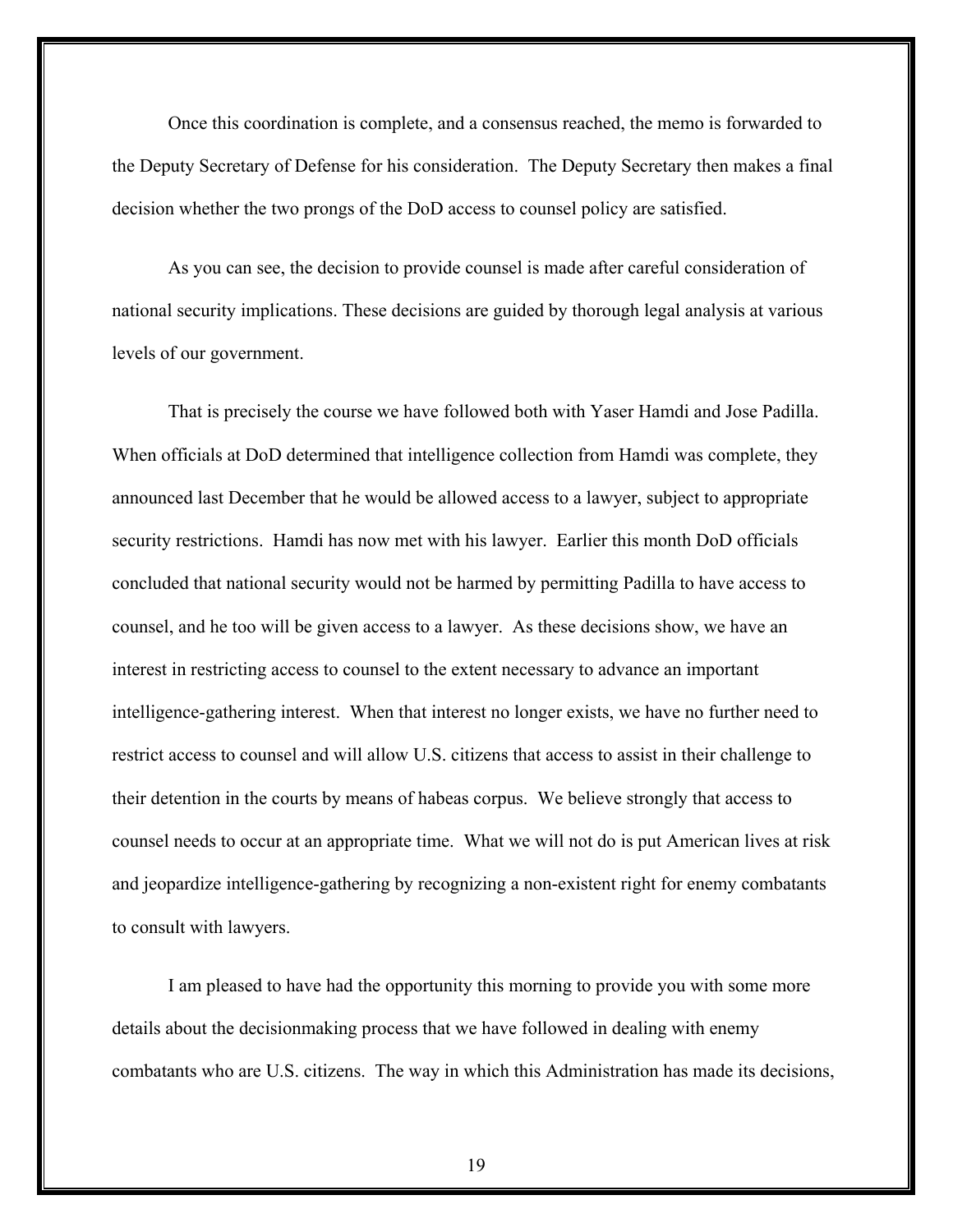in my judgment, vividly illustrates the President's commitment to wage war on terror aggressively and relentlessly while fully respecting the bounds of the law.

Recent press accounts and editorials have suggested that the Bush Administration – fearing losses in the courts – has revised its approach to dealing with terrorists. As I hope my remarks this morning have made clear, that is not the case. The extensive procedures and safeguards that I have described today are ones that we have followed from the outset in determining whether certain individuals qualify as enemy combatants. All along, the Administration's actions have been uniformly grounded in historical practice and legal precedent and have been based on careful and continuous consideration of the facts and circumstances of each case. What is new is our willingness to share more information about our procedures, as Secretary Rumsfeld did two weeks ago in Miami and as I am doing today. Our flexibility in this regard has been constrained by the demands of national security. At this point in time, however, we have decided that there are ways that we can share some of this information, and that doing so – as I have today – is both consistent with the demands of national security and in furtherance of our interest in showing the American people that their government is one that respects the law even as it fights aggressively an enemy dedicated to our destruction.

Because ours is a free society, the actions taken by the Administration have been (and will continue to be) challenged in the courts. These are important issues, and courts exist to resolve such disputes. Our independent judiciary will help determine how longstanding practice applies to the first conflict of the 21st Century. It is possible that the courts may disagree with a particular decision or policy; indeed, the Second Circuit has already done so in *Padilla* (although the Supreme Court will now be reviewing that case and providing the final word on the issues presented). I am confident in the legality of the measures the Administration has employed in